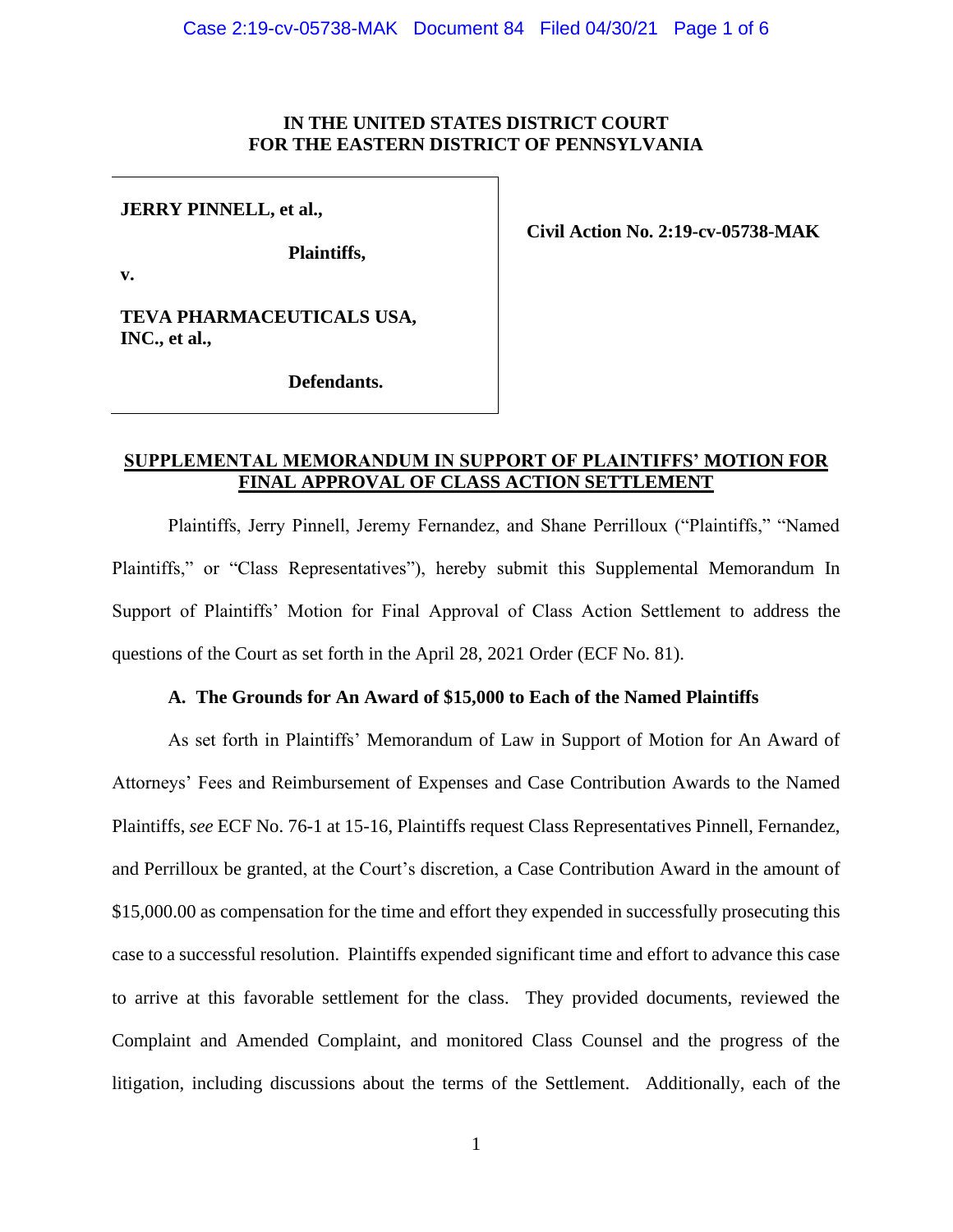## Case 2:19-cv-05738-MAK Document 84 Filed 04/30/21 Page 2 of 6

Named Plaintiffs presented for a deposition, which involved a substantial time commitment, including the time needed to prepare for the depositions with counsel. Most importantly, by volunteering to represent the Class, Plaintiffs agreed to attach their names to this lawsuit against their former employer. As such, Plaintiffs' Names and their involvement in this case is permanently public record. In granting a request for \$15,000 each for three plaintiffs in an analogous ERISA breach of fiduciary action, a court had this to say:

> Named Plaintiffs Mr. Hundley, Mr. Simon and Ms. Hernandez have been active, hands-on participants in this litigation, expending significant amounts of their own time to benefit the Class. They came forward to initiate this action, and thereafter remained in frequent contact with Plaintiffs' Counsel. (Fees Mem. at 21.) They responded to document requests and interrogatories; reviewed and approved pleadings; assisted with discovery; and were involved in settlement discussions. (*Id*.) They prepared for, traveled to and sat for full-day depositions. (*Id*.) All of this can be unpleasant for people inexperienced in litigation. The Court easily concludes that Mr. Hundley, Mr. Simon and Ms. Hernandez should be compensated for their efforts on behalf of the Class, which has benefited greatly from their representation. Accordingly, the Court grants case contribution awards in the amount of \$15,000 to each of the three Named Plaintiffs.

*In re Marsh ERISA Litig*., 265 F.R.D. 128, 151 (S.D.N.Y. 2010). The total award for the three class representatives represents less than two percent of the total Settlement Fund. Substantially larger awards have been approved as well within the ranges typically awarded in comparable cases. *See, e.g., Tussey v. ABB, Inc.*, 2012 WL 1113291, at \*21 (W.D. Mo. Nov. 2, 2012) (awarding \$25,000 to each class representative in ERISA 401(k) fee class action); *Mayer v. Driver Solutions, Inc.*, 2012 WL 3578856, at \*5 (E.D. Pa. Aug. 17, 2012) (approved \$15,000 award for class representative); *Bernhard v. TD Bank, N.A.*, 2009 WL 3233541, at \*2 (D.N.J. 2009) ("[C]ourts routinely approve incentive awards to compensate named plaintiffs for services they provided and the risks they incurred during the course of the class action litigation.") (quoting *Cullen*, 197 F.R.D.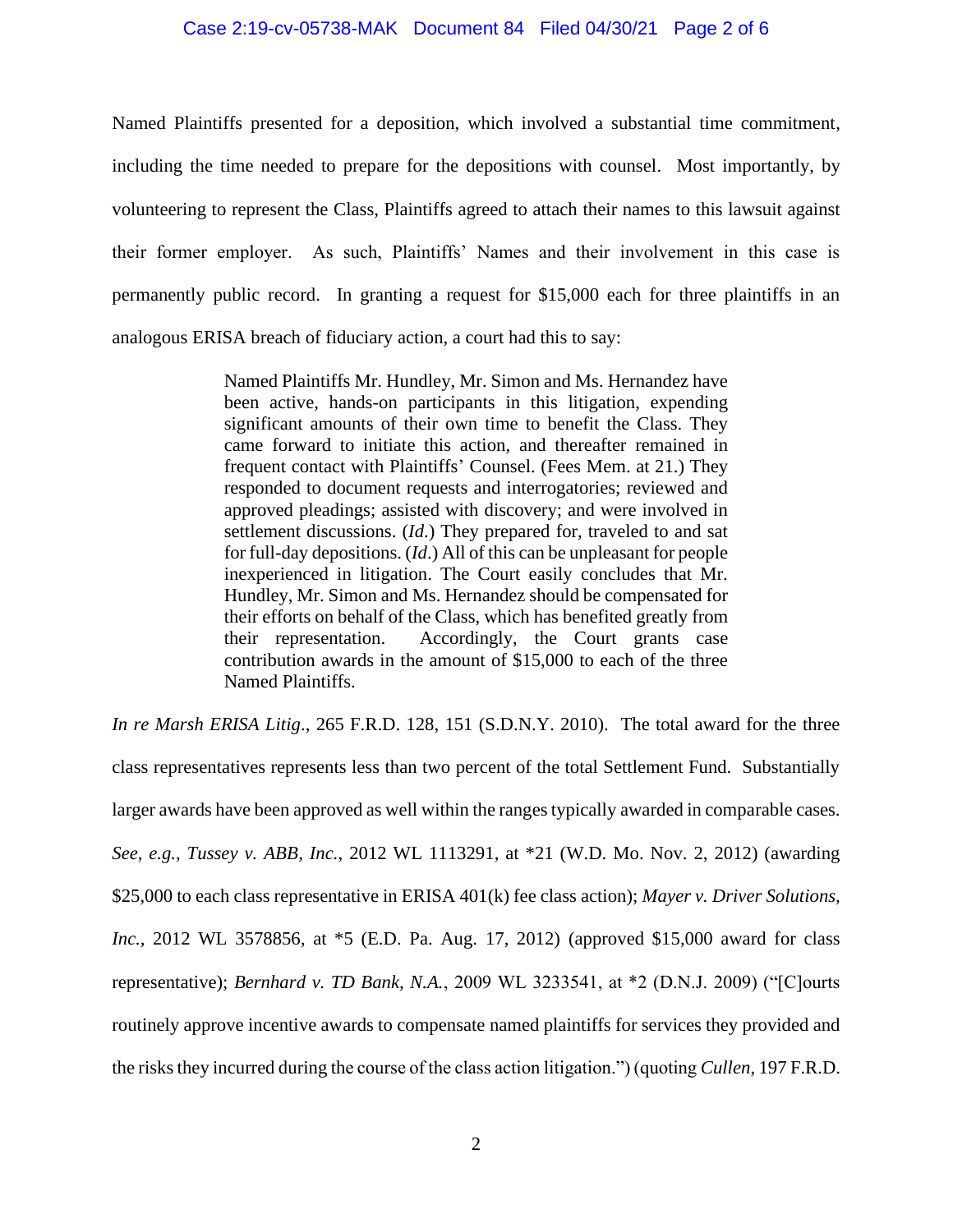at 145); *Cook v. Niedert*, 142 F.3d 1004, 1016 (7th Cir. 1998) (upheld \$25,000 award to class representative); *Beesley v. International Paper*, 2014 WL 375432, at \*4 (\$25,000 awarded to each of the three named plaintiffs).

Without the participation and efforts of the Named Plaintiffs, Class Counsel would not have been able to secure this settlement on behalf of the class. As such, the requested Case Contribution awards in the amount of \$15,000.00 are reasonable and commensurate with the Named Plaintiffs' efforts to advance the case.

## **B. The Specific Amount Paid to JND Legal Administration LLC**

JND Legal Administration, LLC is a settlement administration services provider and is serving as the Settlement Administrator in this case. *See* Supplemental Declaration of Jennifer M. Keough Regarding Settlement Administration (dated April 29, 2021) ("JND Decl.") at ¶¶ 1-2. JND Legal Administration, LLC provided a cost estimate of \$42,391.00 to complete administration of the Settlement. As of April 30, 2021, JND Legal Administration has provided an invoice in the amount of \$36,265.53. To date, they have not yet been paid for their services.

#### **C. Class Counsel Contingency Fee Agreement**

On April 29, 2021, Plaintiffs filed Plaintiffs' Motion to File Under Seal (ECF No. 83) requesting the Court deem Class Counsel's contingency fee agreement with Plaintiffs a confidential document. Among other things, the agreement contains attorney-client communication and includes the Plaintiffs' names and e-mail addresses, which is precisely the type of private personal information FED. R. CIV. P. 26(c)(1) seeks to protect. Plaintiffs submitted courtesy copies of the contingency fee agreements to the court via e-mail on April 29, 2021.

#### **D. Settlement Notice**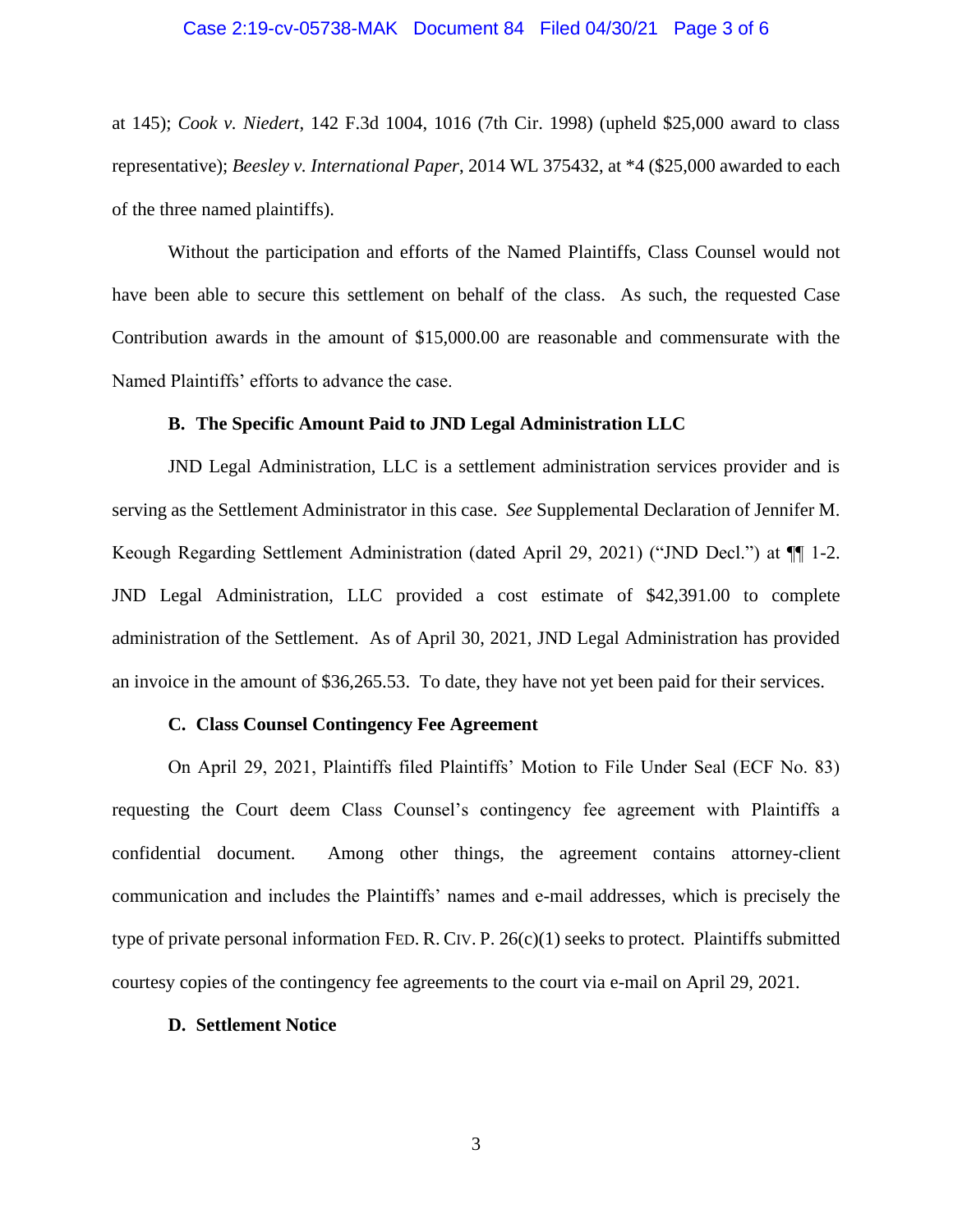## Case 2:19-cv-05738-MAK Document 84 Filed 04/30/21 Page 4 of 6

On November 16, 2020 and November 17, 2020, Defendants identified 18,611 unique Settlement Class member records. *See* JND Decl. at ¶¶ 4-5 attached hereto as Exhibit A. On January 6, 2021, the Notice was mailed to 18,611 Class Members. *Id.* at ¶ 6. As of April 29, 2021, 33 mailed Notices were returned as undeliverable. *Id.* at ¶ 7. Of the undeliverable Notices, five were re-mailed to updated addresses. *Id.* As of April 29, 2021, 18,583 Class Members were sent a mailed Notice which was not returned as undeliverable (representing 99.85% of Class Members). *Id.* at **[** $\sqrt{8}$ .

Also, on January 6, 2021, an e-mail Notice was sent to 7,311 Class Members' e-mail addresses (representing 6,078 unique Class Member records). *Id.* at ¶ 9. Class Members with multiple, valid e-mail addresses were sent an e-mail Notice to each e-mail address. *Id.* While 11,954 Class Member e-mail addresses were provided in the original class data, a total of 4,643 email addresses were flagged as invalid and were not attempted in the e-mail campaign. *Id.* at n. 3. Of the Class Member records with e-mail addresses, e-mail Notices to 146 Class Members were undeliverable. *Id.* at  $\P$  10. The e-mail Notice was successfully delivered to a total of 5,932 unique Class Member records. *Id.* 

Accordingly, of the 18,611 unique Settlement Class member records, at total of 5,922 Class Members were sent both a Mailed Notice which was not returned to JND as undeliverable and an E-mail Notice that was successfully delivered. *Id.* at ¶ 11.

## **I. CONCLUSION**

For the reasons set forth above and in Plaintiffs' Motion for Final Approval of Class Action Settlement, Motion for An Award of Attorneys' Fees and Reimbursement of Expenses and Case Contribution Awards to the Named Plaintiffs, and respective supporting memoranda of law (*see*  ECF Nos. 75 to 80-2), the Settlement meets the standard for final approval under Rule 23.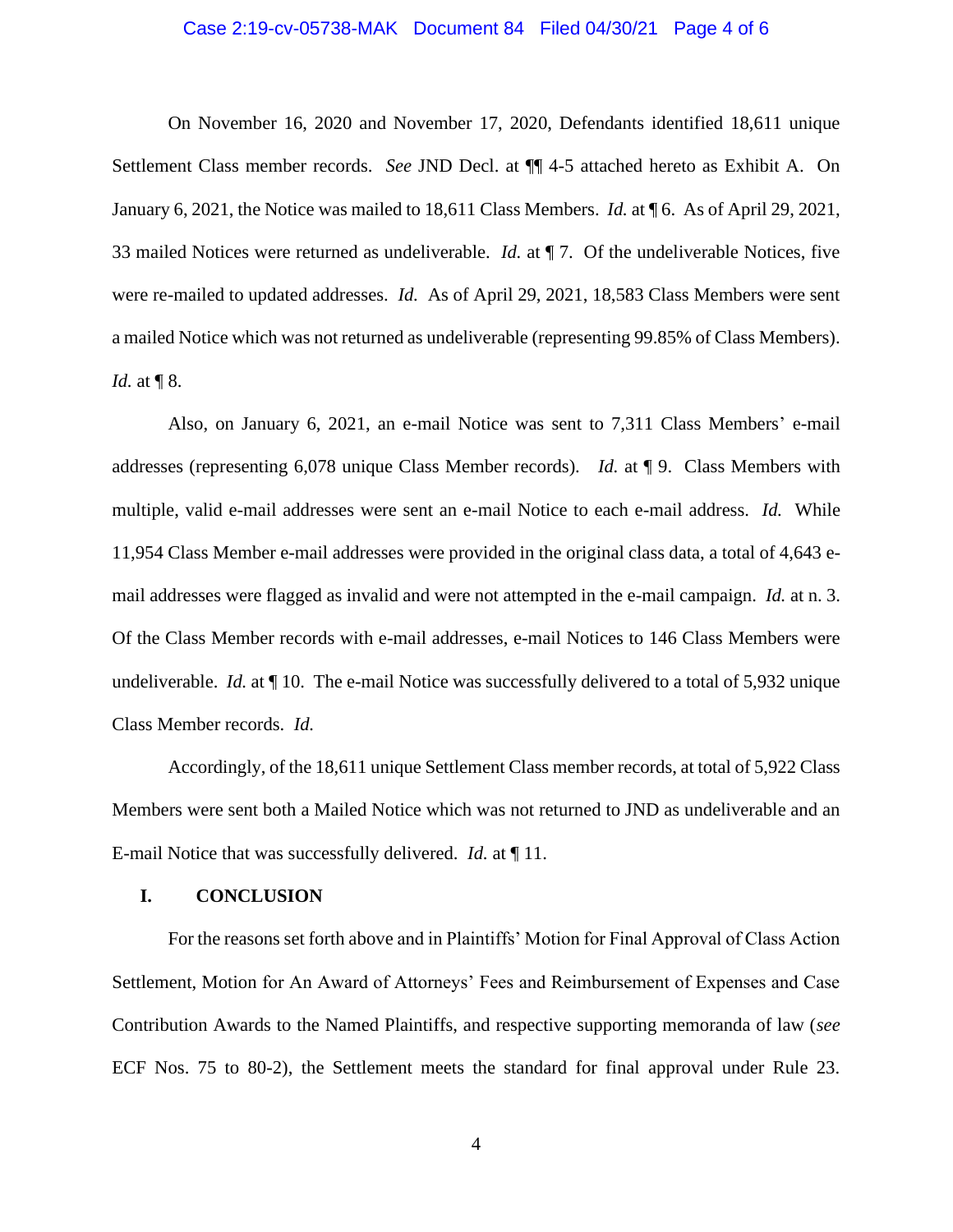## Case 2:19-cv-05738-MAK Document 84 Filed 04/30/21 Page 5 of 6

Accordingly, Plaintiffs seek an Order: (1) approving the Class Action Settlement Agreement under FED. R. CIV. P. 23(e); (2) certifying the above-defined Settlement Class; (3) appointing Named Plaintiffs as Class Representatives and Plaintiffs' Counsel as Class Counsel under FED. R. CIV. P.  $23(g)$ ; (4) finding the manner in which the Settlement Class was notified of the Settlement was the best practicable under the circumstances and fair and adequate; and (5) approving the Plan of Allocation. Additionally, Plaintiffs request the Court approve Class Counsel's request for attorneys' fees and expenses, and grant the requests for a case contribution award.

DATED: April 30, 2021 Respectfully submitted,

*/s/ Mark K. Gyandoh* Mark K. Gyandoh, Esquire Donald R. Reavey, Esquire Gabrielle Kelerchian **CAPOZZI ADLER, P.C.** 312 Old Lancaster Road Merion Station, PA 19066 Telephone: (717) 233-4101 Facsimile: (717) 233-4103

*Class Counsel*